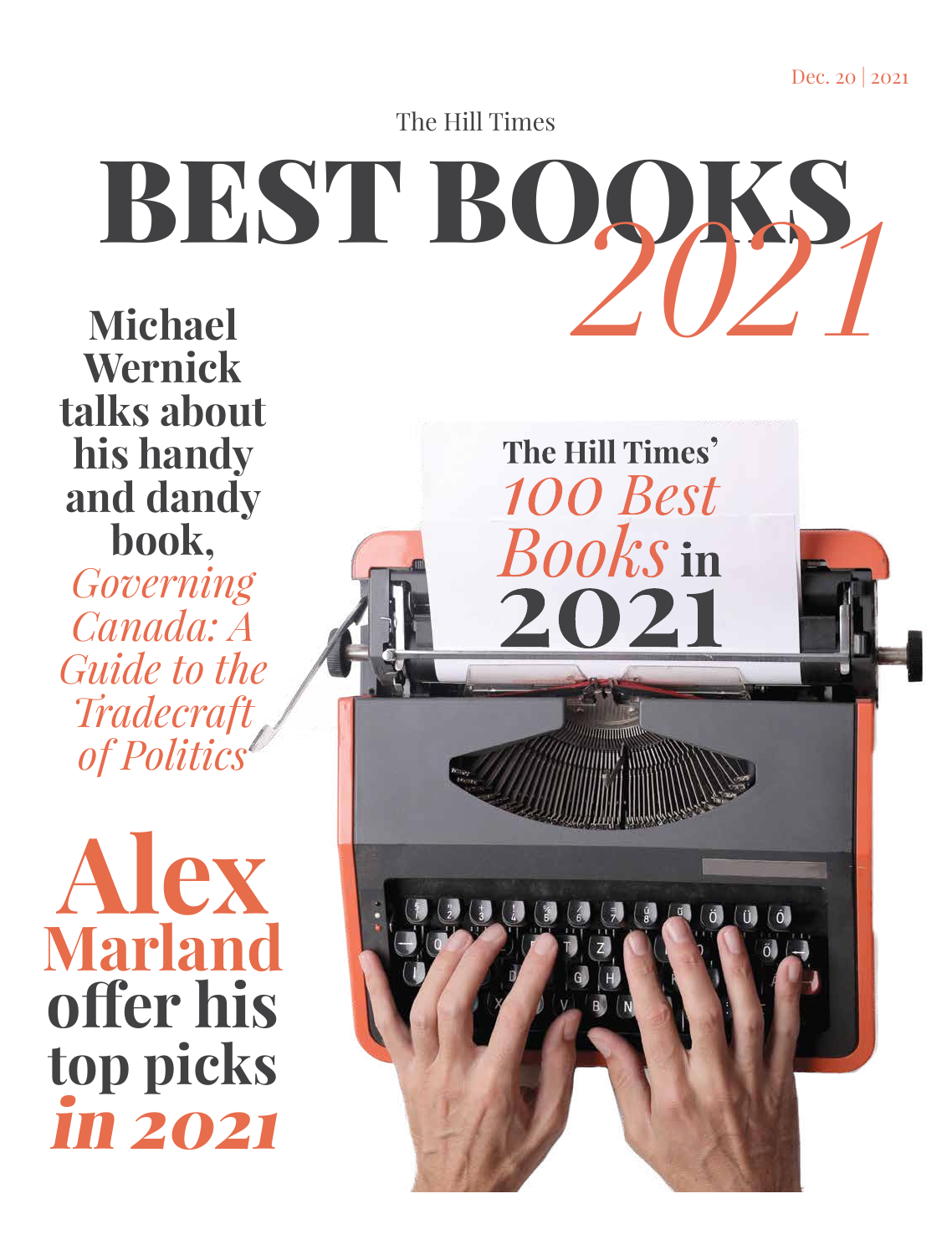# Some interesting reads about Canadian politics in 2021

Here's a sample published by three of Canada's largest academic publishers: University of British Columbia Press, University of Toronto Press, and McGill-Queen's University Press.

#### **BY ALEX MARLAND**

Political scientists authored many interesting books about Canadian politics in 2021. Here's a sample published by three of Canada's largest academic publishers: University of British Columbia Press (UBC Press), University of Toronto Press (UTP), and McGill-Queen's University Press (MQUP). I am going to begin and conclude this synthesis with women and Canadian political books, for reasons that I will explain later.

*Women, Power, and Political Representation: Canadian and Comparative Perspectives* (UTP) looks at challenges that women face in the political arena, ranging from cabinet to elections to gender quotas in legislatures. An intriguing chapter is "Black Women's Hair Matters," by Nadia Brown. The book is edited by Roosmarijn de Geus, Erin Tolley, Elizabeth Goodyear-Grant and Peter Loewen.



*Women, Power and Political Representation: Canadian and Comparative Perspectives,* by Roosmarijn de Geus, Erin Tolley, Elizabeth Goodyear-Grant and Peter John Loewen, University of Toronto Press, 214

I am quite interested in reading *A Liberal-Labour Lady: The Times and Life of Mary Ellen Spear Smith* (UBC Press) by Veronica Strong-Boag. When the pandemic forced professors to teach remotely, I spruced up my lecture materials for a Canadian executive-level government course at Memorial University by researching news stories from the early 20th century about Smith. She was British Columbia's first woman MLA, but really stands out for being the first woman to be a cabinet minister in Canada

and in fact the entire Commonwealth. *A Liberal-Labour Lady* promises to introduce this important yet under-appreciated Canadian political figure to a broader audience.



Brooke Jeffrey offers up another inside account of Liberal Party politics in her latest book *Road to Redemption: The Liberal Party of Canada, 2006–2019* (UTP). It is a follow-up, of sorts, to her earlier book that documented Liberal Party infighting during the Chrétien-Martin era. This time she relies a bit more on media reports to provide a chronology of events under the leadership of Stéphane Dion, Michael Ignatieff, Bob Rae, and Justin Trudeau.

Another book that caught my eye is *Behind Closed Doors: The Law and Politics of Cabinet Secrecy* (UBC Press), byYan Campagnolo. Naturally, those who follow Canadian politics are bound to be interested in what goes on in cabinet meetings. Yet anyone who studies politics knows that it is exceptionally difficult to get information about those forums because of the legalities of cabinet confidentiality. *Behind Closed* 

*Doors* adds to limited public knowledge about executive decision-making by examining the overzealous secrecy in Canadian government, and makes a case for more transparency.

An intriguing book about Indigenous rights and treaty making is *Beyond Rights: The Nisga'a Final Agreement and the Challenges of Modern Treaty Relationships* (UBC Press), by Carole Blackburn. This is a case study of the

Nisga'a treaty, which was an agreement between the Nisga'a people, the Government of British Columbia, and the federal ment took that took effect in 2000. *Beyond Rights* documents the legal and political path that the Nisga'a nation forged to achieve this landmark agreement.

It used to be said that only in Canada will you find a book about federalism at an airport. Perhaps one such tome destined for weary travellers is *The Daily Plebiscite: Federalism, Nationalism, and Canada* (UTP), by David Cameron and edited by Robert

Vipon. The book weaves together Cameron's observations and musings about Canadian federalism and constitutional negotiations from the latter 20th century. *The Daily Plebiscite* will interest those

looking for a historical journey through a period of heated national unity discussions. Another new book about federalism is *Open Federalism Revisited: Regional and Federal Dynamics in the Harper Era* (UTP), edited by James Farney and Julie Simmons. The collection features chapters by political scientists from across Canada about regional differences and institutional changes during the Harper years. I'm looking forward to the chapter titled "Stephen Harper's PMO Style: Partisan Managerialism," by Jonathan

Craft and Anna Esselment.



Back when I was an undergraduate student at Carleton University in the 1990s, I took a course in Canadian federalism that included some heavy conversation about the Royal Commission on Dominion–Provincial Relations, which was constituted in the late 1930s. I am struck that this body's work is the subject of *The Rowell-Sirois Commission and the Remaking of Canadian Federalism* (UBC Press), by Robert Wardhaugh and Barry Ferguson. It deals with the origins of fiscal federalism and how the provinces tapped into the federal government's spending power.

On the topic of royal commissions, an intriguing work is *The Fate of Canada: F. R. Scott's Journal of the Royal Commission on Bilingualism and Biculturalism, 1963–1971* (MQUP), edited by Graham Fraser. The Bi and Bi Commission conducted a pivotal inquiry into the presence of the French language and culture in Canadian society, and laid the groundwork for the federal government becoming officially bilingual. What is so curious about *The Fate of Canada* is that it is shaped around extracts of the journal of poet F.R. Scott who took notes about the commission's work.

A must-read for anyone interested in the Senate is *Constitutional Pariah: Reference re Senate Re-*



*form and the Future of Parliament*  (UBC Press), by Emmett Macfarlane. Grounded in the Supreme Court's reference decision in 2014 about electing Senators and setting term limits, *Constitutional* 

*Pariah* branches into a detailed examination of the role of the Senate and the fallout of that landmark decision.

A special word about *Keeping Canada Running: Infrastructure and the Future of Governance in a Pandemic World* (MQUP), by Bruce Doern, Christopher Stoney, and Robert Hilton. The book looks at Canadian infrastructure projects, the pandemic "build back better" mantra of the federal government and the future of infrastructure in an era of climate change. Sadly, author and Carleton University profes-

sor Chris Stoney passed away this month, leaving behind a large circle of students, colleagues, and friends. *Keeping Canada Running* will be part of his scholarly legacy.



In academia, scholars sometimes honour a distinguished colleague by publishing a collection of essays in their friend's honour. This is known as a Festschrift. *Across Boundaries: Essays in Honour of Robert A. Young* (MQUP) edited by André Blais, Cristine de Clercy, Anna Lennox Esselment, and Ronald Wintrobe, pays homage to the late University of Western Ontario professor. *Across Boundaries* brings together scholars looking at how succes-

sion happens, how governments engage with each other, and how politics intersect with the economy. Among the contributors is former Liberal leader and minister Stéphane Dion. Those interested in public

administration will want to consider *Take a Number: How Citizens' Encounters with Government Shape Political Engagement* (MQUP) by Elisabeth Gidengil. The author is renowned for her meticulous assessment of Canadian elections data.

*Big City Elections in Canada* (UTP) draws on public opinion data from elections in eight municipalities to illuminate voting behaviour in Canadian municipal elections. Editors Jack Lucas and Michael McGregor have assembled a book wherein each co-authored chapter is a case study of a recent municipal

contest. Likewise, *Electing a Mega-Mayor: Toronto 2014,* by McGregor, Aaron Moore, and Laura Stephenson uses survey data to understand municipal voters.

> *A Long Way to Paradise: A New History of British Columbia Politics,* by Robert A.J. McDonald, UBC Press, 428 pp., \$39.95.



A LONG WAY

**TO PARADISE** 

Some new books about regional politics in Canada are worthy of mention. *A Long Way to Paradise: A New History of British Columbia Politics* by Robert McDonald explores the sometimes wacky nature

of BC politics from 1871-1972. *Neoliberal Parliamentarism: The Decline of Parliament at the Ontario Legislature,* byTom McDowell argues that since the 1980s democracy has weakened in Ontario due to neoliberal rules and approaches.

On a final note, I had hoped to prepare a summary of academic books that would feature an equal balance of men and women authors. I was struck that men appear to have published books disproportionately more in 2021. If that impression is right, it might

be further evidence of women periencing more challenges than their male counterparts during the pandemic. Academic presses might want to consider this when encouraging Canadian scholars to submit book proposals.

*Alex Marland is a professor at Memorial University of Newfoundland and author of a number of books, including the award-winning,* Whipped: Party Discipline in Canada*. The Hill Times*



*The Daily Plebiscite: Federalism, Nationalism, and Canada,* by David R. Cameron and edited

pp., \$29.95.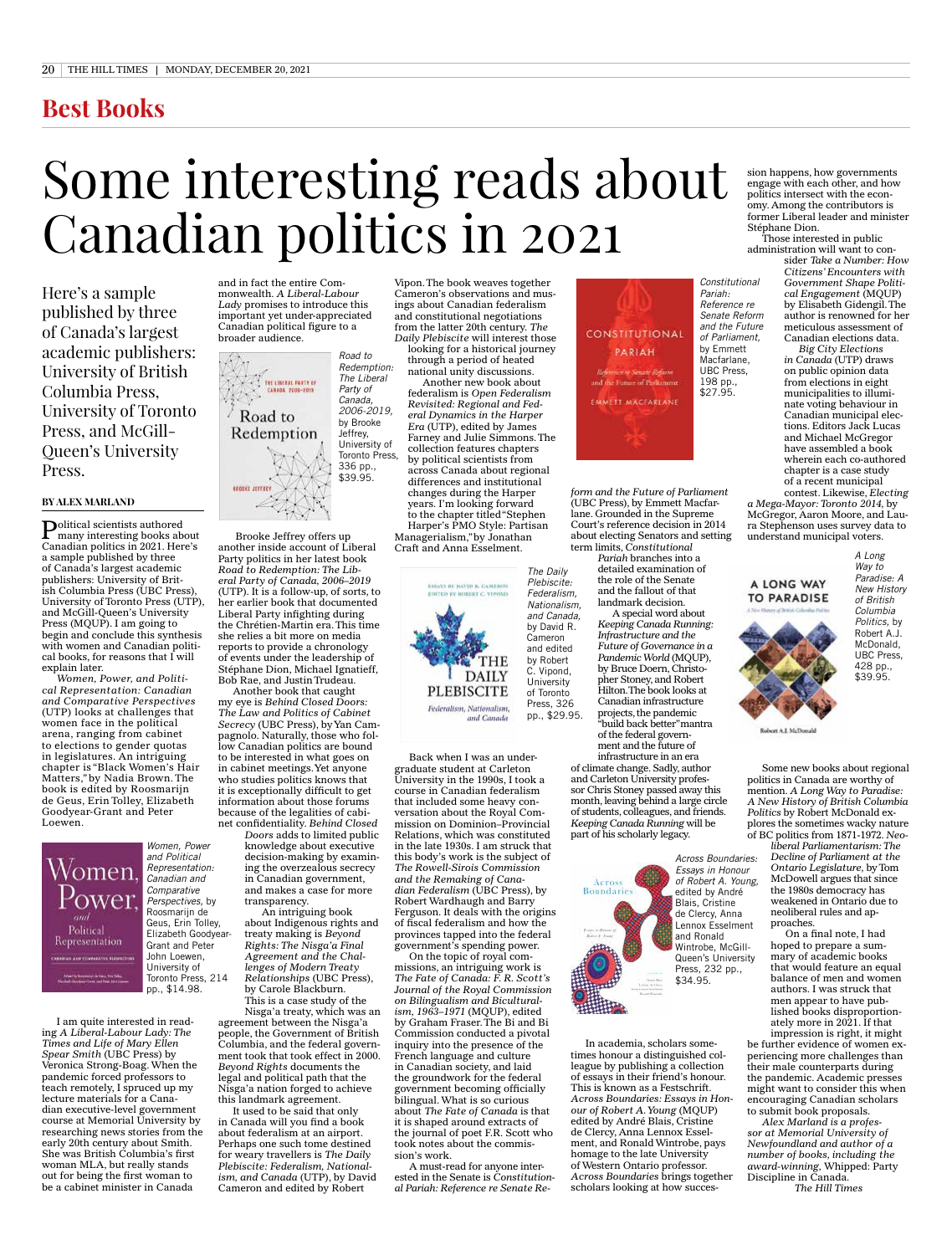**1. Across Boundaries: Essays in Honour of Robert A. Young,** edited by André Blais, Cristine de Clercy, Anna Lennox Esselment and Ronald Wintrobe, McGill-Queen's University Press, 232 pp., \$34.95.

**2. A Liberal-Labour Lady: The Times and Life of Mary Ellen Spear Smith**, by Veronica Strong-Boag, UBC Press, 288 pp., \$89.95.

**3. A Long Way to Paradise: A New History of British Columbia Politics**, by Robert A.J. McDonald, UBC Press, 428 pp., \$39.95.

**4. A Matter of Equality: The Life's Work of a Senator**, by Don Oliver, Nimbus Publishing, 215 pp., \$29.95.

**5. An Embarrassment of Critch's**, by Mark Critch, Viking, Penguin Random House Canada, 224 pp., \$32.95.

**6. Assisted Suicide in Canada: Moral, Legal, and Policy Considerations,** by Travis Dumsday, UBC Press, 208 pp., \$75.

**7. Behind Closed Doors: The Law and Politics of Cabinet Secrecy,** by Yan Campagnolo, UBC Press, 352 pp., \$89.95.

**8. Be Kind, Be Calm, Be Safe**, by Dr. Bonnie Henry and Lynn Henry, Allen Lane Canada, 216 pp., \$19.95.

**9. Beyond Rights: The Nisga'a Final Agreement and the Challenges of Modern Treaty Relationships,** by Carole Blackburn, UBC Press, 202 pp., \$89.95.

**10. Big City Elections in Canada**, edited by Jack Lucas and R. Michael McGregor, University of Toronto Press, 280 pp., \$32.95.

**11. Breaking Barriers, Shaping Worlds: Canadian Women and the Search for Global Order**, edited by Jill Campbell-Miller, Greg Donaghy, and Stacey Barker, UBC Press, 240 pp., \$89.95.

**12. Breaking Through: Understanding Sovereignty and Security in the Circumpolar Arctic**, by Wilfrid Greaves and P. Whitney Lackenbauer, University of Toronto Press, 278 pp., \$16.48.

**13. Call Me Indian**, by Fred Sasakamoose, Penguin Random House Viking Canada, 288 pp., \$32.

**14. Canada 1919: A Nation Shaped by War**, edited by Tim Cook and J.L. Granatstein, UBC Press, 338 pp., \$32.95.

**15. Canada as Statebuilder? Development and Reconstruction Efforts in Afghanistan**, by Benjamin Zyla and Laura Grant, McGill-Queen's University Press, 352 pp., \$39.95.

**16. Canada in NATO, 1949-2019**, by Joseph T. Jockel and Joel J. Sokolasky, McGill-Queen's University Press, 328 pp., \$42.95.

**17. Canada to Ireland: Poetry, Politics, and the Shaping of Canadian Nationalism, 1788-1900**, by Michele Holmgren, McGill-Queen's University Press, 258 pp., \$39.95.

**18. Canada's Holy Grail: Lord Stanley's Political Motivation to Donate the Stanley Cup**, by Jordan B. Goldstein, University of Toronto Press, 342 pp., \$24.71.

**19. Can You Hear Me Now: How I Found My Voice and Learned to Live with Passion and Purpose**, by Celina Caesar-Chavannes, Penguin Random House Canada, 280 pp., \$29.95.

**20. China Unbound: A New World Disorder**, by Joanna Chiu, House of Anansi Press, 304 pp., \$24.99.

**21. Coloniality and Racial (In)Justice in the University: Counting for Nothing?** edited by Sunera Thobani, University of Toronto Press, 422 pp., \$26.95.

**22. Colour Matters: Essays on the Experiences, Education and Pursuits of Black Youth**, by Carl E. James, University of Toronto Press, 390 pp., \$39.95.

**23. Constant Struggle: Histories of Canadian Democratization**, edited by Julien Mauduit and Jennifer Tunnicliffe, McGill-Queen's University Press, 504 pp., \$39.95.

# **The Hill Times' 100 Best Books in 2021**

**24. Constitutional Pariah: Reference re Senate Reform and the Future of Parliament**, by Emmett Macfarlane, UBC Press, 198 pp., \$27.95.

**25. Constitutional Politics in Multinational Democracies**, edited by André Lecours, Nikola Brassard-Dion, and Guy Laforest, McGill-Queen's University Press, 240 pp., \$37.95.

**26. Damaged: Childhood Trauma, Adult Illness and the Need for a Health Care Revolution**, by Robert Maunder and Jonathan Hunter, University of Toronto Press, 232 pp., \$29.95.

**27. Dangerous Opportunities: The Future of Financial Institutions, Housing Policy and Governance**, edited by Stephanie Ben-Ishai, University of Toronto Press, 208 pp., \$34.95.

**28. Did You See Us? Reunion, Remembrance, and Reclamation at an Urban Indian Residential School,** by survivors of the Assiniboia Indian Residential School, edited by Andrew Woolford, University of Manitoba Press, \$24.95.

**29. Disorientation: Being Black in the World**, by Ian Williams, Penguin Random House Canada, 216 pp., \$25.

**30. Electing a Mega-Mayor: Toronto 2014,** by Michael McGregor, Aaron A. Moore, and Laura B. Stephenson, University of Toronto Press, 208 pp., \$24.71.

**31. Federalism in Canada: Contested Concepts and Uneasy Balances**, by Thomas O. Hueglin, University of Toronto Press, 384 pp., \$54.95.

**32. Fiscal Federalism in Multinational States: Autonomy, Equality, and Diversity**, edited by François Boucher and Alain Noël, McGill-Queen's University Press, 304 pp., \$37.95.

**33. Flora! A Woman in a Man's World**, by Flora MacDonald and Geoffrey Stevens, McGill-Queen's University Press, 328 pp., \$34.95.

**34. Global Development and Human Rights: Sustainable Development Goals and Beyond**, by Paul Nelson, University of Toronto Press, 256 pp., \$27.95.

**35. Governing Canada: A Guide to the Tradecraft of Politics**, by Michael Wernick, UBC Press, On Point Press, 211 pp., \$21.95.

**36. Health and Healthcare in Northern Canada**, edited by Rebecca Schiff and Helle Moller, University of Toronto Press, 450 pp., \$49.95.

**37. Indian in the Cabinet: Speaking Truth to Power**, by Jody Wilson-Raybould, Harper Collins Canada, 352 pp., \$34.99.

**38. Inequality in Canada: The History and Politics of an Idea**, by Eric W. Sager, McGill-Queen's University Press, 488 pp., \$37.95.

**39. Innovation in Real Places: Strategies for Prosperity in an Unforgiving World**, by Dan Breznitz, Oxford University Press, 288 pp., \$29.95.

**40. Joseph Roberts Smallwood: Masthead Newfoundlander 1900- 1949**, by Melvin Baker and Peter Neary, McGill-Queen's University Press, 248 pp., \$34.95.

**41. Keeping Canada Running: Infrastructure and the Future of Governance in a Pandemic World**, by G. Bruce Doern, Christopher Stoney, and Robert Hilton, McGill-Queen's University Press, 442 pp., \$39.95.

**42. Life in the City of Dirty Water: A Memoir of Healing**, by Clayton Thomas-Müller, Allen Lane, 240 pp., \$22.95.

**43. Making and Breaking Settler Space: Five Centuries of Colonization in North America**, by Adam J. Barker, UBC Press, 312 pp., \$89.95.

**44. Mass Capture: Chinese Head Tax and the Making of Non-Citizens**, by Lily Cho, McGill-Queen's University Press, 272 pp., \$39.95.

**45. My Stories, My Times: Volume 2**, Random House Canada, by Jean Chrétien, 288 pp., \$34.95.

**46. Muskrat Falls: How a Mega Dam Became a Predatory Formation**, edited by Lisa Moore and Stephen Crocker, Memorial University Press, 300 pp., \$27.95.

**47. Neglected No More: The Urgent Need to Improve the Lives of Canada's Elders in the Wake of the Pandemic**, by André Picard, Penguin Random House Canada, 208 pp., \$19.95.

**48. NISHGA**, by Jordan Abel, McClelland & Stewart, 288 pp., \$32.95.

**49. Nothing Less Than Great: Reforming Canada's Universities**, by Harvey Weingarten, University of Toronto Press, 232 pp.., \$26.95.

**50. Off The Record,** by Peter Mansbridge, Simon & Schuster, 368 pp., \$29.99.

**51. On Borrowed Time: North America's Next Big Quake**, by Gregor Craigie, Goose Lane, 248 pp., \$22.95.

**52. Open Federalism Revisited: Regional and Federal Dynamics in the Harper Era**, by James Farney and Julie M. Simmons, University of Toronto Press, 358 pp., \$32.21.

**53. On Property**, by Rinaldo Walcott, Biblioasis, 112 pp., \$14.95.

**54. Out of the Sun: On Race and Storytelling**, by Esi Edugyan, House of Anansi Press Inc., 248 pp., \$32.99.

**55. Nothing But the Truth: A Memoir**, by Marie Henein, Signal, Penguin Random House Canada, 288 pp., \$32.95.

**56. Pandemic Societies**, edited by Jean-Louis Denis, Catherine Régis and Daniel M. Weinstock, with Clara Champagne, McGill-Queen's University Press, 356 pp., \$34.95.

**57. Pandemic Spotlight: Canadian Doctors at the Front of the COVID-19 Fight,** by Ian Hanomansing, Douglas & Mc-Intyre, 256 pp., \$22.95.

**58. Peyakow: Reclaiming Cree Dignity, A Memoir**, by Darrel J. McLeod, Douglas & McIntyre, \$22.95.

**59. Permanent Astonishment: A Memoir**, by Tomson Highway, Doubleday Canada, Penguin Random House Canada, 344 pp., \$32.95.

**60. Reconciling Truths: Reimagining Public Inquiries in Canada**, by Kim Stanton, UBC Press, 268 pp., \$89.95.

**61. Return: Why We Go Back to Where We Come From,** by Kamal Al-Solaylee, HarperCollins Canada, 320 pp., \$32.99.

**62. Rez Rules: My Indictment of Canada's and America's Systemic Racism Against Indigenous Peoples**, by Chief Clarence Louie, McClelland & Stewart, Penguin Random House Canada, 352 pp., \$34.95.

**63. Road to Redemption: The Liberal Party of Canada, 2006-2019**, by Brooke Jeffrey, University of Toronto Press, 336 pp., \$39.95.

**64. Royally Wronged: The Royal Society of Canada and Indigenous Peoples**, edited by Constance Backhouse, Cynthia E. Milton, Margaret Kovach and Adele Perry, McGill-Queen's University Press, 336 pp., \$39.95.

**65. Saga Boy: My Life of Blackness and Becoming**, by Antonio Michael Downing, Viking, Penguin Random House Canada, 344 pp., \$26.95.

**66. Send Them Here: Religion, Politics, and Refugee Resettlement in North America**, by Geoffrey Cameron, McGill-Queen's University Press, 256 pp., \$37.95.

**67. Shaping the Futures of Work: Proactive Governance and Millennials**, by Nilanjan Raghunath, McGill-Queen's University Press, 256 pp., \$95.

**68. Sharing the Land, Sharing a Future: The Legacy of the Royal Commission on Aboriginal Peoples**, edited by Katherine A.H. Graham and David Newhouse, University of Manitoba Press, \$31.95.

**69. Sir Mackenzie Bowell: A Canadian Prime Minister Forgotten by History**, Barry K. Wilson, Loose Cannon Press, 364 pp., \$21.28.

**70. Slut-Shaming, Whorephobia, and the Unfinished Sexual Revolution**, by Meredith Ralston, McGill-Queen's University Press, 232 pp., \$34.95.

**71. Social Service, Private Gain: The Political Economy of Social Impact Bonds**, edited by Jesse Hajer and John Loxley, University of Toronto Press, 424 pp., \$19.98.

**72. Sovereignty: The Biography of a Claim**, by Peter H. Russell, University of Toronto Press, 192 pp., \$14.98.

**73. Spin Doctors: How Media and Politicians Misdiagnosed the COV-ID-19 Pandemic**, by Nora Loreto, Fernwood Publishing, 368 pp., \$35.

**74. Stand on Guard: Reassessing Threats to Canada's National Security**, by Stephanie Carvin, University of Toronto Press, 424 pp., \$17.98.

**75. Talking to Canadians: A Memoir**, by Rick Mercer, Doubleday Canada, Penguin Random House Canada, 329 pp., \$32.95.

**76. Telecom Tensions: Internet Service Providers and Public Policy in Canada**, by Mike Zajko, McGill-Queen's University Press, 240 pp., \$34.95.

**77. The Daily Plebiscite: Federalism, Nationalism, and Canada**, by David R. Cameron and edited by Robert C. Vipond, University of Toronto Press, 326 pp., \$29.95.

**78. The Dawn of Everything: A New History of Humanity**, by David Graeber and David Wengrow, Signal, Penguin Random House Canada, 704 pp., \$32.95.

**79. The Day the World Stops Shopping: How Ending Consumerism Saves the Planet and Ourselves**, by J.B. MacKinnon, Penguin Random House Canada, 352 pp., \$32.95.

**80. The Devil's Trick: How Canada Fought the Vietnam War**, by John Boyko, Knopf Canada, Penguin Random House Canada, 256 pp., \$32.

**81. The Fate of Canada: F.R. Scott's Journal of the Royal Commission on Bilingualism and Biculturalism, 1963- 1971**, edited by Graham Fraser, McGill-Queen's University, 384 pp., \$37.95.

**82. The Four Lenses of Population Aging: Planning for the Future in Canada's Provinces**, by Patrik Marier, University of Toronto Press, 368 pp., \$22.48.

**83. The Gatherings: Reimagining Indigenous-Settler Relations**, by Shirley Hager and Mawopiyane, University of Toronto Press, 304 pp., \$29.95.

**84. The Laws and the Land: The Settler Colonial Invasion of Kahnawà:ke in Nineteenth-Century Canada**, by Daniel Rück, UBC Press, 336 pp., \$39.95.

**85. The Least Possible Fuss and Publicity: The Politics of Immigration in Postwar Canada,** 1945-1967, by Paul A. Evans, McGill-Queen's University Press, 344 pp., \$90.

**86. The Platform Economy and the Smart City: Technology and the Transformation of Urban Policy**, edited by Austin Zwick and Zachary Spicer, McGill-Queen's University Press, 352 pp., \$39.95.

**87. The Rowell-Sirois Commission and the Remaking of Canadian Federalism,** by Robert Wardhaugh and Barry Ferguson, UBC Press, 350 pp., \$45.

**88. The Rural Entrepreneur: John Bragg, The Force Behind Oxford Frozen Foods and Eastlink**, by Donald J. Savoie, Nimbus Publishing, \$27.95.

**89. The Symbolic State: Minority Recognition, Majority Backlash, and Secession in Multinational Countries**, by Karlo Bastra, McGill-Queen's University, 272 pp., \$37.95.

**90. The Two Michaels: Innocent Canadian Captives and High Stakes Espionage in the U.S.-Cyber War**, by Fenn Hampson and Mike Blanchfield, Sutherland House, 282 pp., \$24.95.

**91. The Unconventional Nancy Ruth**, by Roman Lumpkin, 454 pp., Second Story Press, 285 pp., \$28.95.

**92. Top Secret Canada: Understanding the Canadian Intelligence and National Security Community,** edited by Stephanie Carvin, Thomas Juneau, and Craig Forcese, University of Toronto Press, 328 pp., \$36.95.

**93. Transformative Media: Intersectional Technopolitics from Indymedia to #BlackLivesMatter**, by Sandra Jeppesen, 312 pp., \$89.95.

**94. Twice Migrated, Twice Displaced: Indian and Pakistani Transnational Households in Canada,** by Tania Das Gupta, UBC Press, 214 pp., \$89.95.

**95. Unreconciled: Family, Truth, and Indigenous Resistance**, by Jesse Wente, Allen Lane, Penguin Random House Canada, 208 pp., \$29.95.

**96. Values: Building a Better World for All**, by Mark Carney, Signal, Penguin Random House Canada, 608 pp., \$39.95.

**97. Where Beauty Survived: An Africadian Memoir**, by George Elliott Clarke,

**98. Women at the Helm: How Jean Sutherland Boggs, Hsio-yen Shih, and Shirley L. Thomson Changed the National Gallery of Canada,** by Diana Nemiroff, McGill-Queen's University Press,

**99. Women, Peace, and Security: Feminist Perspectives on International Security,** edited by Caroline Leprince and Cassandra Steer, McGill-Queen's University

**100. Women, Power and Political Representation: Canadian and Comparative Perspectives**, by Roosmarijn de Geus, Erin Tolley, Elizabeth Goodyear-Grant and Peter John Loewen, University of Toronto

—Compiled by The Hill Times' editor Kate Malloy, the 100 Best Books List is based on Canada's non-fiction bestsellers' lists, book reviews, opinions, and publishers' lists. The books

> kmalloy@hilltimes.com The Hill Times

Knopf Canada, 336 pp., \$24.

552 pp., \$44.95.

Press, 256 pp., \$37.95.

Press, 214 pp., \$14.98.

are listed in alphabetical order.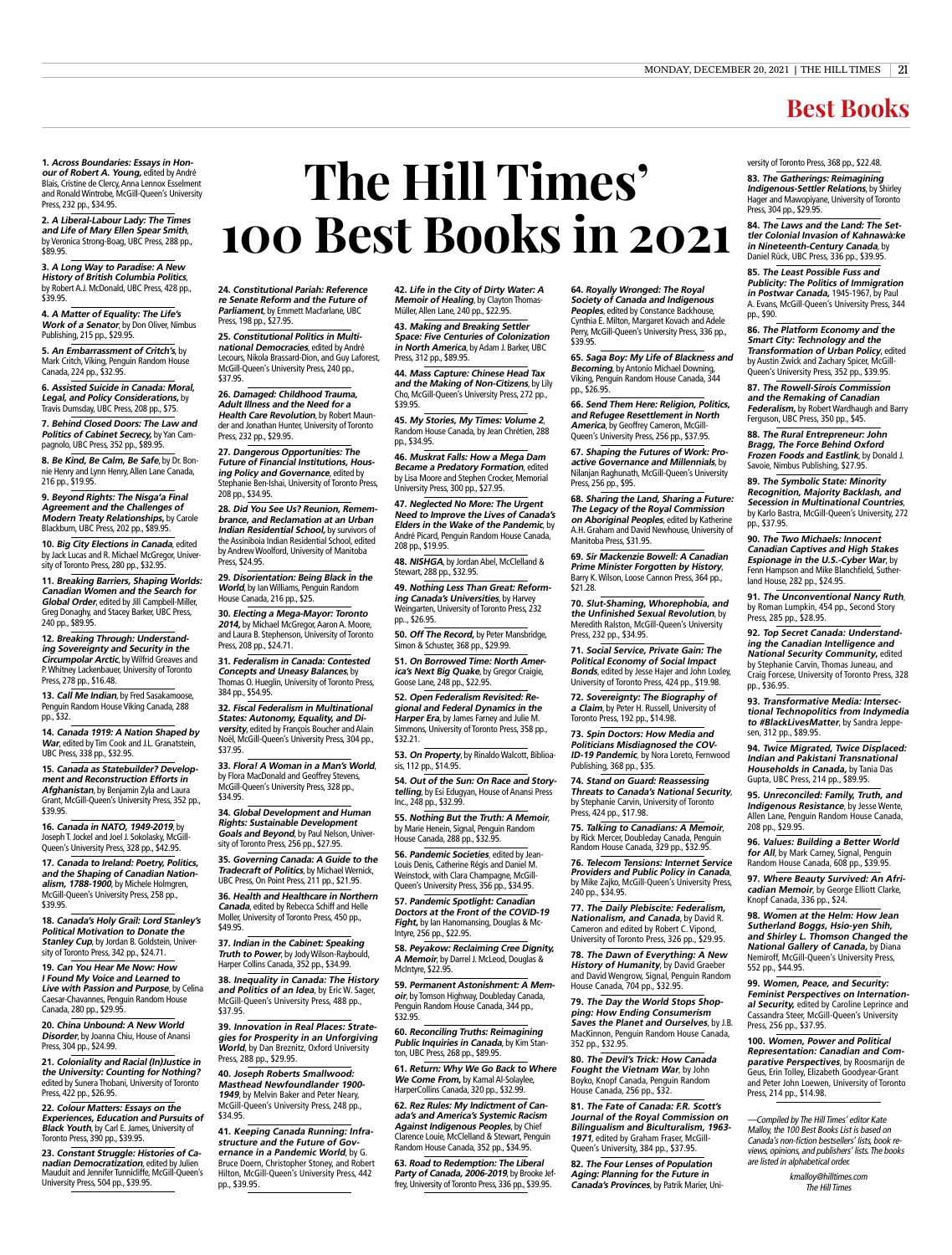# **Michael Wernick on governing, political journalism, and his Machiavellian inspiration**

'I was pissed off, and I thought it needed to be called out:' the former top civil servant talks to Peter Mazereeuw about his explosive committee testimony following the Yellow Vest protest on Parliament Hill, and a whole lot more.

#### **BY PETER MAZEREEUW**

Michael Wernick spent 38 years working in Canada's non-partisan public service. For the last three of those years, from 2016 to 2019, he served as the clerk of the Privy Council and secretary to the cabinet, a role in which he was the most senior civil servant in the government, and one of the prime minister's closest advisers.

Wernick took an early retirement in April of 2019, after he become embroiled in the SNC-Lavalin scandal, testified in front of the House Justice Committee about it, and was accused of partisanship by some opposition MPs.

He recently authored a book about the inner workings of government, entitled, *Governing Canada: A Guide to the Tradecraft of Politics*, and made an appearance on *The Hill Times' Hot Room* podcast in October to discuss the book and his time in government. The following is an edited version of that interview.

#### **So let's start at the beginning. Why did you decide to write this book?**

"It happened over the last Christmas holiday, my daughter was home from university, and she had some reading to do for the next term. She was taking a classic political theory course. And one of the books that she had to read at the time was Machiavelli's *The Prince*, which is, as you probably know, a guide to statecraft. And it was just one of those moments where I thought, 'Hmm, maybe that's the kind of book I could write.'

"I'd been thinking about writing during my retirement period, but I didn't want to write a memoir. I didn't want to write a first-person narrative. Most of my best stories, I'm never going to tell, because they'd break the confidence of the, you know, the incidents I'd be talking about.

"But this just seemed to unlock the possibility of writing something that would be useful, particularly to political science students, like my daughter. I looked at her reading list for some of her courses, and most of what's available to students about Canadian government and politics is written by academics and journalists. Not that there's anything wrong with that. But very few of them, if any, have been in the cabinet room, or briefing a prime minister, or briefing a minister, so they're always third-person, indirect. And I thought it might be a contribution for those students and their professors to have a resource written by a practitioner. There aren't that many around."

**Most of your book is devoted to three segments: advice to a prime minister, advice to a minister, advice to a deputy minister. Why did you choose that format, in particular?**

**PM, especially one who's also finance minister: scheduling conflicts, trouble with the flow of documents, gossip about the PM succession, jealousy in cabinet. How do you manage that tension as a prime minister or as a clerk, and stop it from derailing the cabinet's work?**

"Well, I think what I say in the book in more detail is that if you're a brand new prime minister, feeling your way along, you probably don't need a deputy prime minister. And you should leave that decision until later in your mandate, when you have a clearer sense of what a deputy prime minister could add, or what role he or she could play. And that's what several prime ministers have done over the years. It creates a new dynamic within the cabinet, and I'm sure that the

main pressure is to keep the flow of decisions moving forward and to keep some traction underneath the government's agenda."

**But there are all kinds of people who are going to want you to 'put a word in with [the] PM for me,' you know, push things in this direction or that. How do you respond when you get those kinds of requests?**

"Well, it's a position of considerable responsibility, where your judgment obviously matters a great deal. So it's important to have a good fit between the prime minister and the clerk; between the prime minister, the chief of staff, and the political office; and between the clerk and the chief of staff. That triangle is really important to how Canadian government works.'

> Michael Wernick served as clerk of the Privy Council between 2016 and 2019. *The Hill Times photograph by Andrew Meade*

and implementable policies and programs.

"So most of the work of senior public service is about how to move things forward. It would be presumptuous to advise whether they should do that or not. The accountability is to Parliament and to the voters."

**But you must run into situations—I'm not going to ask you to dig into specifics—but situations where you think, 'You know, this is just going to be very difficult to do, in practical terms'.**

"Yeah, and that's ... your job is to point out, you know, here are some of the [challenging] aspects...that's the due diligence function of cabinet. And there's a very elaborate process of due diligence on initiatives going towards cabinet, of which there would be a couple hundred every year. It could be costing, it could be legal challenges, it could be international implications, it could be federal-provincial relations, it could be relationships with Indigenous peoples. There's a lot of due diligence involved in the cabinet process, and the art of it is to make sure that it doesn't become something that bogs things down, and makes moving forward, you know, too difficult.

"So it's really about that flow of issues through cabinet that I try to open up a little bit in the book."

**In your section about advice to administer, you wrote: 'most people who leave governing feel that they have left projects incomplete, and wish they had done more.' You were talking about cabinet ministers, but it leads me to wonder whether that applies to you as well, after more than 30 years in government? Is there anything you left behind in your to do list that you still think about?**

"Oh, dozens of things, I mean, you leave a job, whether it's abruptly or even on your own time, [and] there will be projects that are half-finished or incomplete. So I left all kinds of things that I would have liked to have spent more time on. It's a long list, but every job comes to an end one way or another."

**Anything you're free to share?** "Well, I mean, I've given interviews and written about things in other fora. So, you know, I keep a watchful eye on a number of issues. And there are things now which I can spend more time on as a retired guy. But I'm not going to weigh in on, you know, what the government should do. Your publication is full of pundits and op-ed writers who can give the government advice on that. I think the contribution I can make, perhaps, is some of my experience about how things work. And that was the purpose of the book."

Continued on page 24



"I wanted to get across as best I could, how cabinet government works: what are some of the techniques and the tradecraft involved in cabinet government. And so the three perspectives that would be useful would be the prime minister, who chairs cabinet; being a minister; and then the aspects of being a deputy minister that involve supporting a minister in a cabinet government. There are other dimensions to being a prime minister, there's other dimensions to being a minister, and there's certainly other dimensions to being a deputy minister, but the core of my book is about ... Canada's model of cabinet government, and how it works."

**Prime Minister Trudeau kept Chrystia Freeland on as deputy prime minister and finance minister in his new cabinet. You devoted a couple of pages of your book to some of the pitfalls that come with appointing a deputy** 

prime minister and Minister Freeland are mindful of that and, you know, they'll find a way through it."

**You wrote a lot in the book about the pressure that members of cabinet inevitably come under from other people, but not as much about the pressures faced by top civil servants. So when you're the PCO clerk, how much pressure do you feel from other civil servants, cabinet ministers, lobbyists, and political staffers, to do what they want you to? And how do you manage that?**

"Well, the clerk of the Privy Council is the secretary to cabinet, so what I focus on in the book is the role of the clerk in supporting the prime minister as the prime minister's deputy minister, and then in ensuring that the cabinet function works as well as it can. You're literally the secretary to cabinet when you're in that job. So, you know, the

**Let me give you a hypothetical scenario just for fun. A new government has come into power, elected on a promise that sounds good to voters, but which you, as a senior public servant, know will be very difficult to implement, or might just be bad policy for reasons that are not obvious. In that circumstance, what does a clerk of the Privy Council say to a new prime minister when he or she arrives ready to make good on that promise?**

"Well, it's never the role of the public service, in my view, to tell a government what it should do, or whether it should do something. The government has a democratic mandate; it's just come back from an election with a mandate to do the things that it promised Canadians in the campaign. So, you know, that's our job in the public service, is to translate that into actionable choices at a cabinet table, and the way forward,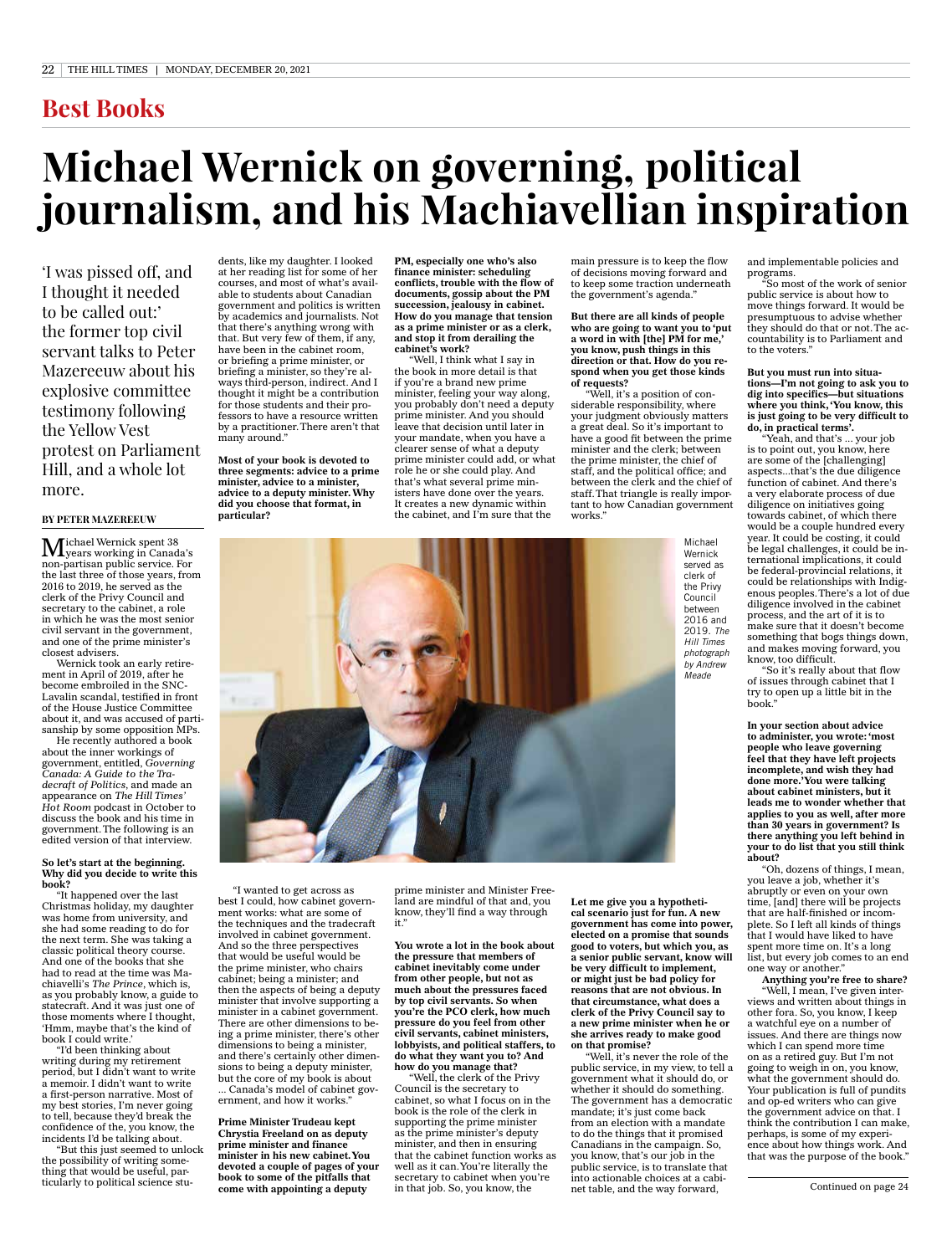# L'ARLIAMENT NO

## **Easy Parliamentary Tracking**

With the sheer magnitude of information coming out of Parliament Hill every day, it can be hard to sift through it all to find what you need. Parliament Now is the service that will help you sort out your government affairs.

### **Check out the list of tools included with a Parliament Now subscription:**